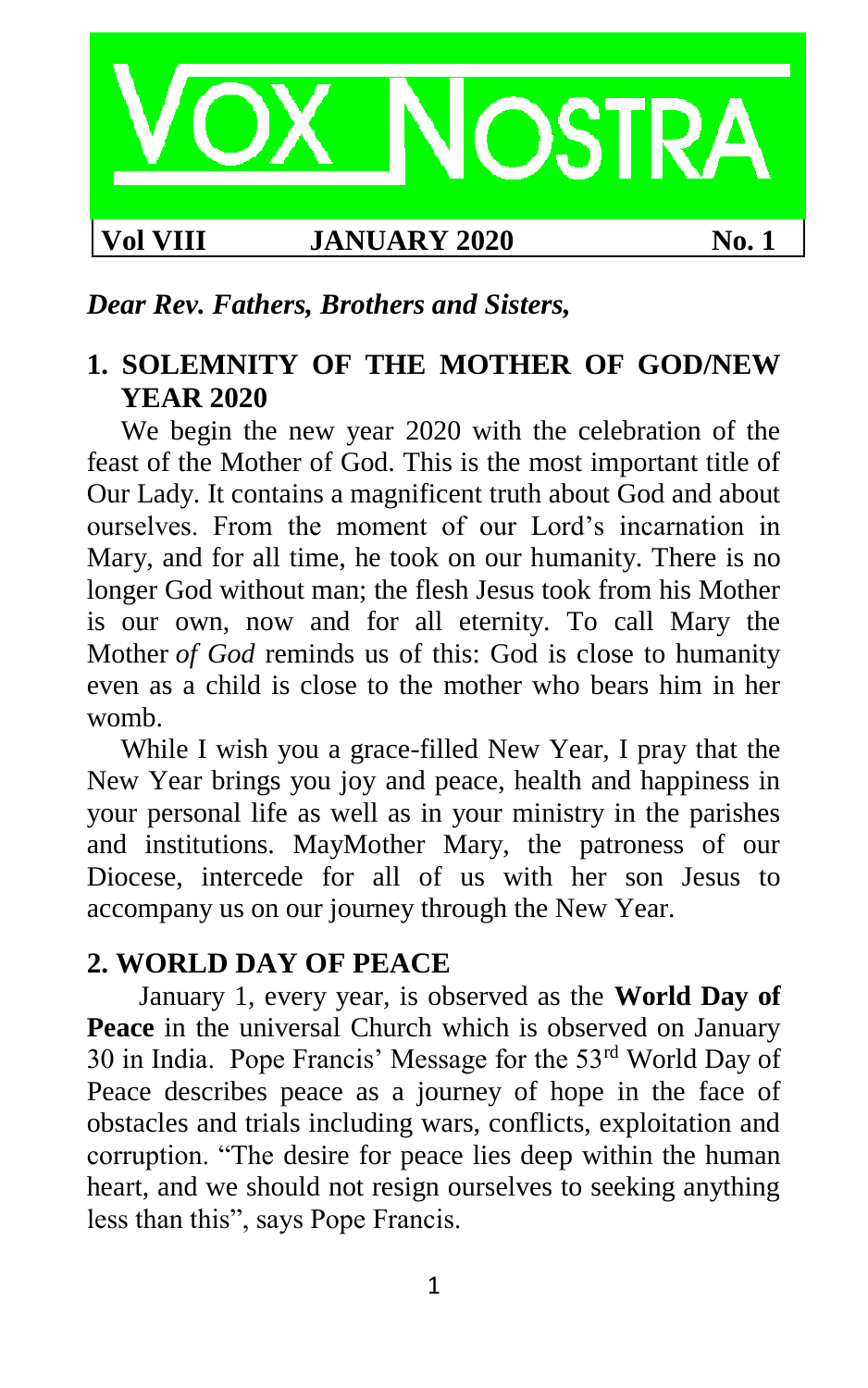#### **3. SEMINAR FOR PRIESTS**

A seminar on the **new Konkani Missal** will be held for the Priests of our Diocese on **20 January 2020 from 9.30 am to 4 pm** at Bishop's House, Udupi. I request all priests, including the religious Priests serving in parishes, to participate in this seminar without fail. This would help us to know the changes in the newMissal and later catechizeabout the same to our parishioners.

The same seminar will be held on  $2<sup>nd</sup>$  and  $9<sup>th</sup>$  February 2020 for all men and women religious of our Diocese. I request all the religious to attend this seminar on one of these two days without fail and be informed about the new Konkani Missal. V. Rev. Dr Ronald Serrao, Rector of St Joseph Seminary, has kindly consented to be the resource person for these seminars.

## **4. WEEK OF PRAYER FOR CHRISTIAN UNITY**

Jesus prayed for unity: "I do not pray for these only, but also for those who believe in me through their word that they may all be one; even as you, Father, are in me, and I in you, that they also may be in us, so that the world may believe that you have sent me" (Jn 17:20-23). This year the prayer for Christian Unity will be held from 18 to 25 January with theme: **They showed us unusual kindness (cf. Acts 28:2).** The material for the 2020 Week of Prayer for Christian Unity has been prepared by the Christian churches in Malta and Gozo (*Christians Together in Malta*). Besides praying for Christian Unity, wherever possible, I request that common prayer services may be held along with the groups of the other Christian denominations so that it gives Christians an annual opportunity to continue their quest for their unity in Christ. You may contact the diocesan Director of the Commission for Ecumenism for the source material for organizing this Prayer for Christian Unity. The material is available in English a[thttp://www.christianunity.va/content/dam/unitacristiani/Sett](http://www.christianunity.va/content/dam/unitacristiani/Settimana%20di%20preghiera%20per%20unit%C3%A0/2020/ENG%202020%20Booklet.pdf)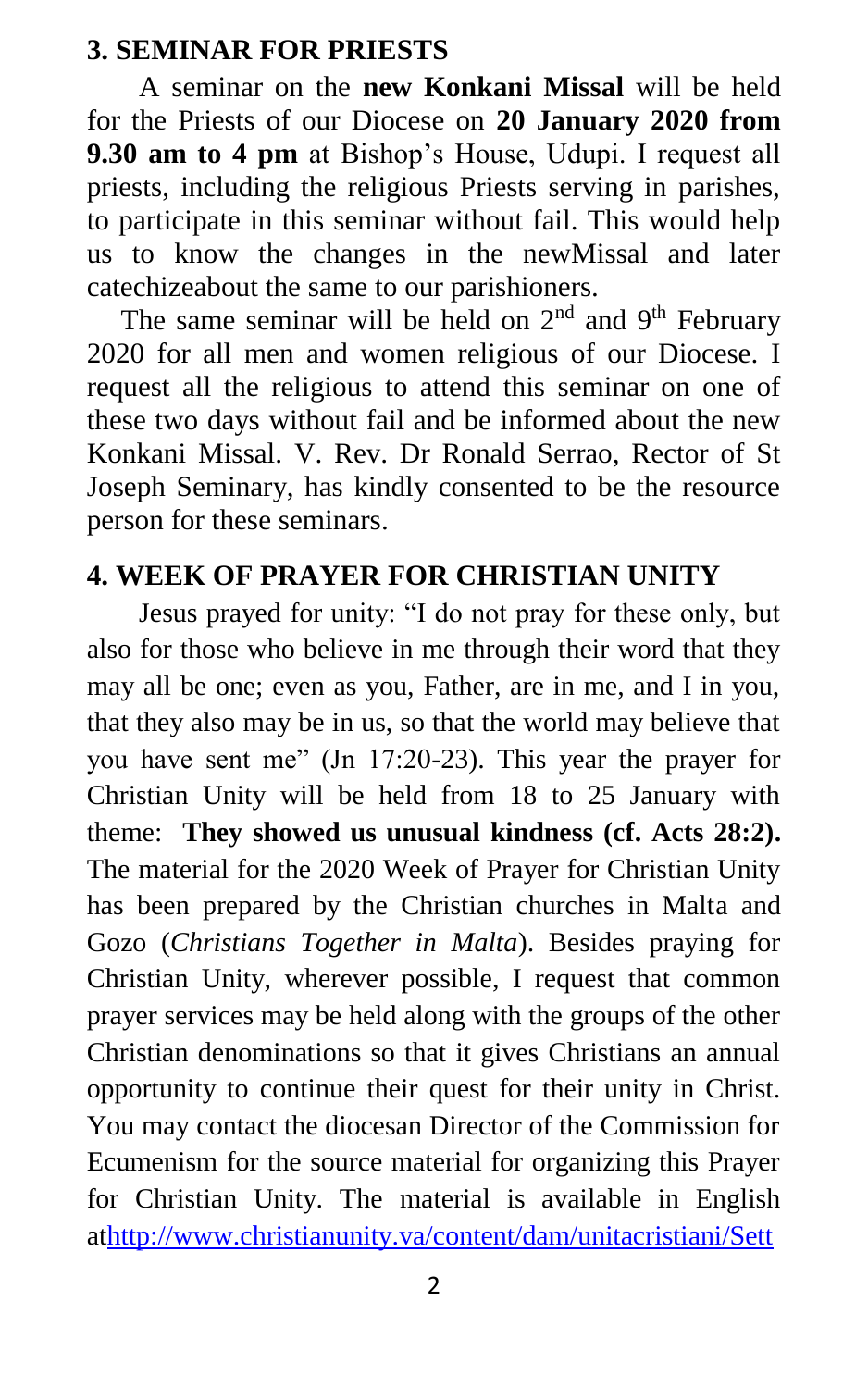[imana%20di%20preghiera%20per%20unit%C3%A0/2020/E](http://www.christianunity.va/content/dam/unitacristiani/Settimana%20di%20preghiera%20per%20unit%C3%A0/2020/ENG%202020%20Booklet.pdf) [NG%202020%20Booklet.pdf](http://www.christianunity.va/content/dam/unitacristiani/Settimana%20di%20preghiera%20per%20unit%C3%A0/2020/ENG%202020%20Booklet.pdf)

#### **5. ECUMENISM SUNDAY**

19 January 2020, Sunday during the Week of Prayer for Christian Unity, is the Ecumenism Sunday for the Church in India. While the CCBI Commission for Ecumenism has provided material for the liturgy to facilitate the active participation of the faithful in the parishes and religious communities, this is an appeal to all of you not only to keep up with Ecumenism Sunday but also celebrate it in a befitting manner so that the mission of Jesus Christ may be realized in and through our incessant prayers for unity.

## **6. ANNUAL FEAST OF ST LAWRENCESHRINE BASILICA**

Preparations are in full swing to celebrate the annual Feast of St Lawrence Basilica at Attur from 26 to 30 January 2020 with the traditional solemnity and devotion with the theme**: "Let your light shine before others, so that they may see your good works and give glory to your Father in heaven"(Mt 5:16).**While the Parish Church will celebrate Confraternity Sunday on 26 January, the festive celebrationswill commence on the same day. Since the Shrine has been raised to the status of the Basilica, we see a steady rise in the number of pilgrims flocking to the Shrine for reconciliation, peace, prayers, favours and blessings. What is heartening to note is the desire of the Catholic faithful to approach the Sacrament of Reconciliation with great faith and a sense of repentance, which is unique at Attur. Even though nearly 300 priests opt to hear confessions during the days of the Shrine festivities, their availability during the nights of Tuesday and Wednesday, the peak hours of the pilgrims, falls drastically short. Now that we begin the festive celebrations from 26 January itself, even for 26 January, Sunday night onwards, we need to provide sufficient number of priests for confessional facility. Hence, I appeal to all our priests to make themselves available for confessions, especially during the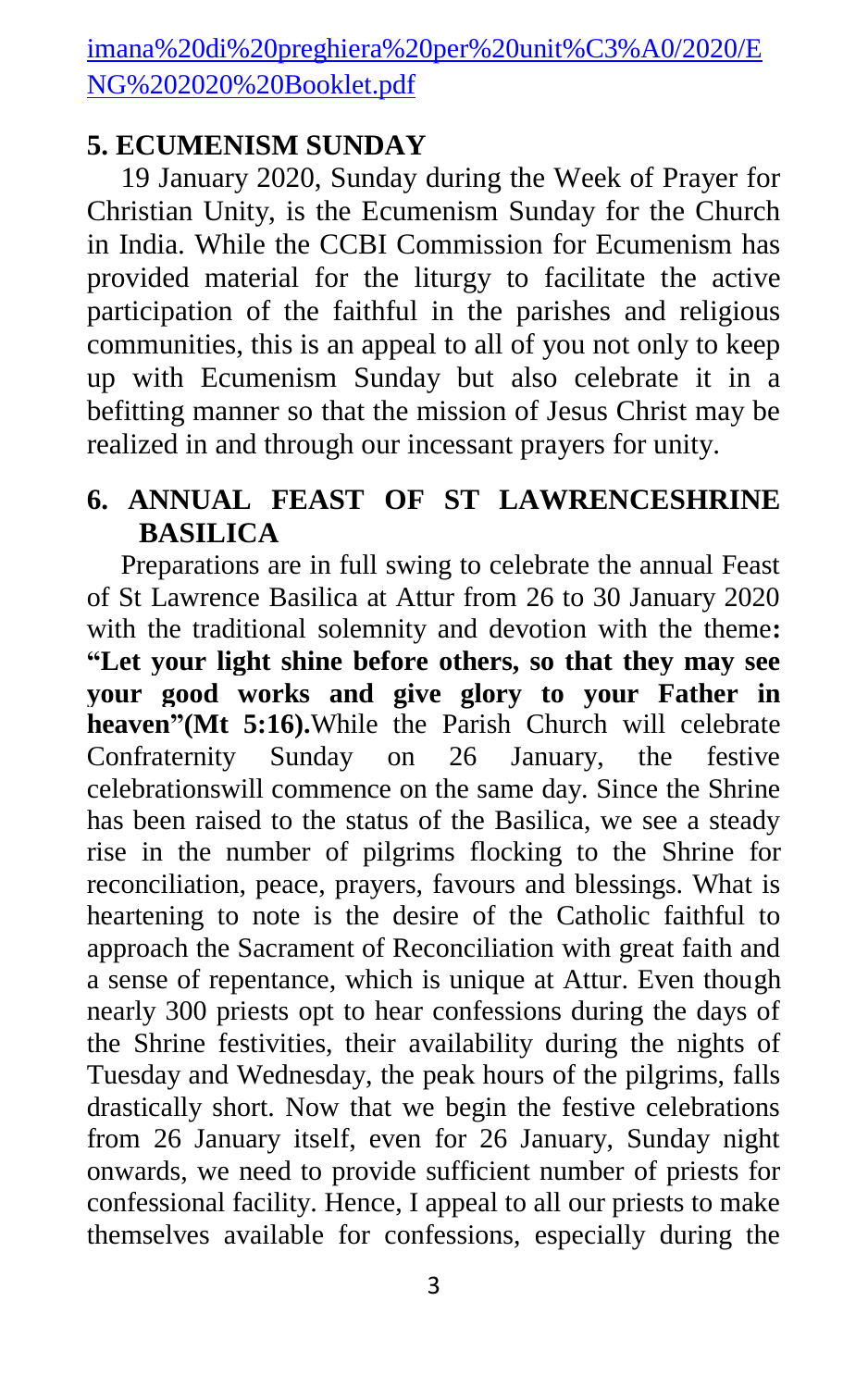peak hours, when the presence of people is large and the need of confessors is more. We ought to provide the best spiritual care and facility to them as Priest-Confessors.

While I extend to all of you, dear Fathers, your dear parishioners, Religious Men and Women, and members of your Communities a cordial invitation to the Attur Feast, I request you Rev. Fathers, Diocesan and Religious, to make it a point to make yourself available to hear confessions. Please cooperate wholeheartedly and generously. Happy Feast of St Lawrence to all of you!

#### **7. ANNUAL STATISTICS- REMINDER**

We had sent you the format of the annual statistical returns for the year 2019 to be submitted before **30 January 2020.**  While I appreciate the Parish Priests who have already sent the returns, I remind and request the remaining parishes to send the same before the deadline which would enable me to forward them to the Secretariat of State in Rome on time.

#### **8. BUDGET FOR 2020-21**

According to the Constitution of PFC (3.12.10), all parish priests should prepare the Budget for the financial year 2020-2021 as per the Diocesan Finance Manual, and having placed it before the PFC for its approval, send it over to my office by 28 February 2020 for approval. The Budget-format sheets in duplicate will be sent to you separately.

## **9. DEDICATION OF RENOVATED CHURCH AT BARKUR**

The renovated St Peter Church at Barkur was blessed and dedicated by me on Sunday, 15 December 2019 in the presence of a large number of priests and faithful. The renovation of this beautiful Church was completed in a short time, thanks to the untiring efforts of the Parish Priest, Rev. Fr Philip Neri Aranha and the whole-hearted cooperation and collaboration by the Parish Finance and Pastoral Councils, supportive parishioners, generous benefactors and the people of good will who contributed their mite towards the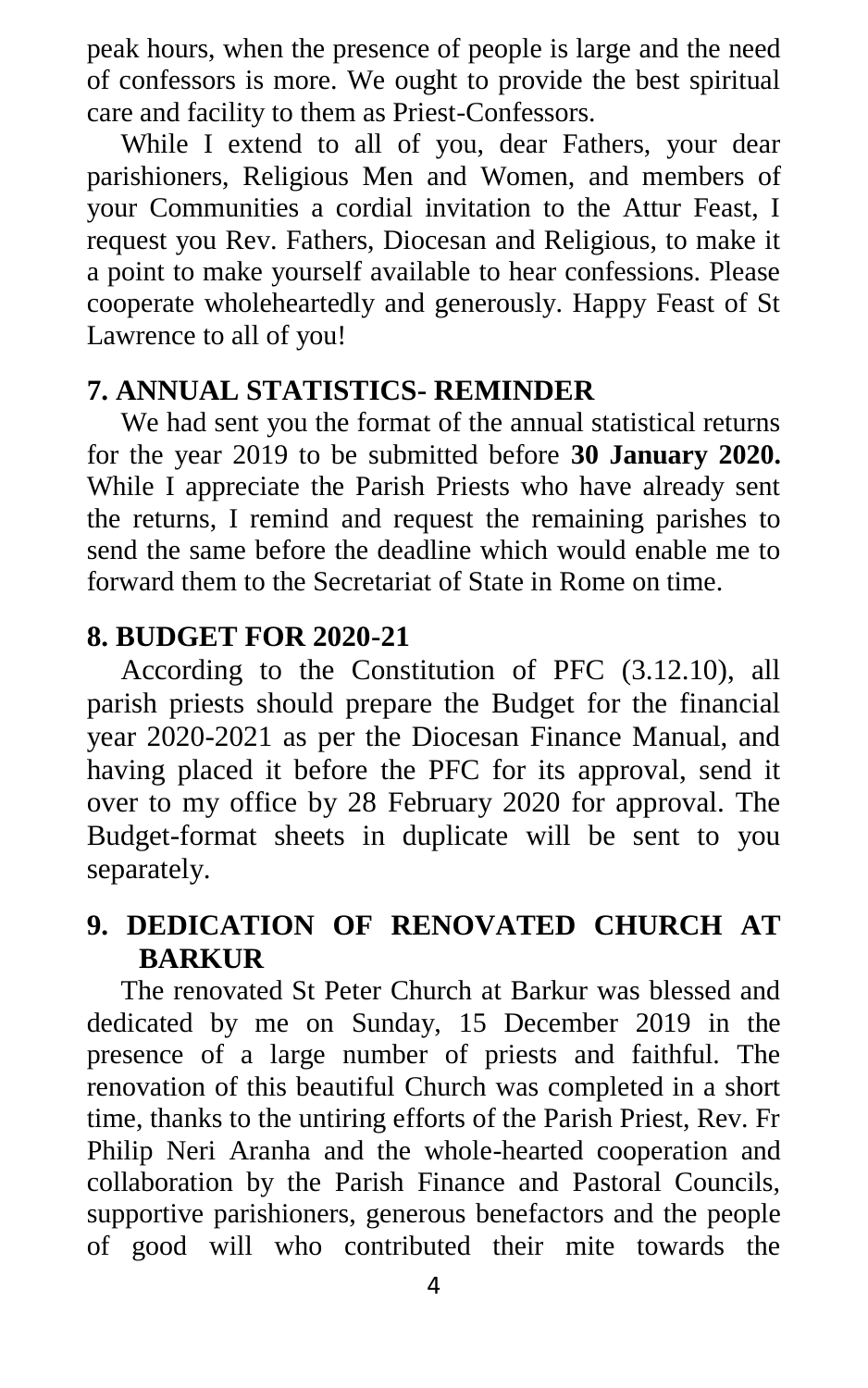renovation of the church. I hereby express my sincere thanks and offer my congratulations to Rev. Fr Philip Neri Aranha and the parishioners for working hard, with commitment, in order to realize their dream.

## **10. IMPORTANT DAYS TO BE MARKED IN THE CALENDAR**

- A. Council of Priests' Meetings in 2020: March 25, June 24, September 17 & December 3
- B. Diocesan Pastoral Council Meetings in 2020: February 21, May 28 & November 16
- C. Clergy Annual Retreat: 19-24 July 2020
- D. Meeting of Religious Superiors: 29 March & 13 Dec 2020
- E. Chrism Mass: 2 April 2020
- F. Vianney Day celebration: 4 August 2020

Yours sincerely in Christ,

 $+\sqrt{\mathscr{C}^{obs}}$ 

 Gerald Isaac Lobo Bishop of Udupi

## **COMMUNICATION FROM PASTORAL COMMISSIONS**

-------------------------

## **1. DIVYA JYOTHI**

- 04/1/2020 Diocesan Exam in Catechism and Value Education Exam for VII & X Std. The schools should collect question papers on 3 January 2020 before 1.00 pm
- 19/1/2020 Liturgy Practice, Attur-Karkal
- 26-30/1/2020 St Lawrence Shrine Basilica, Attur-Karkal Feast LiturgyAnimation

## **Rev. Fr Stephen D'Souza Director**